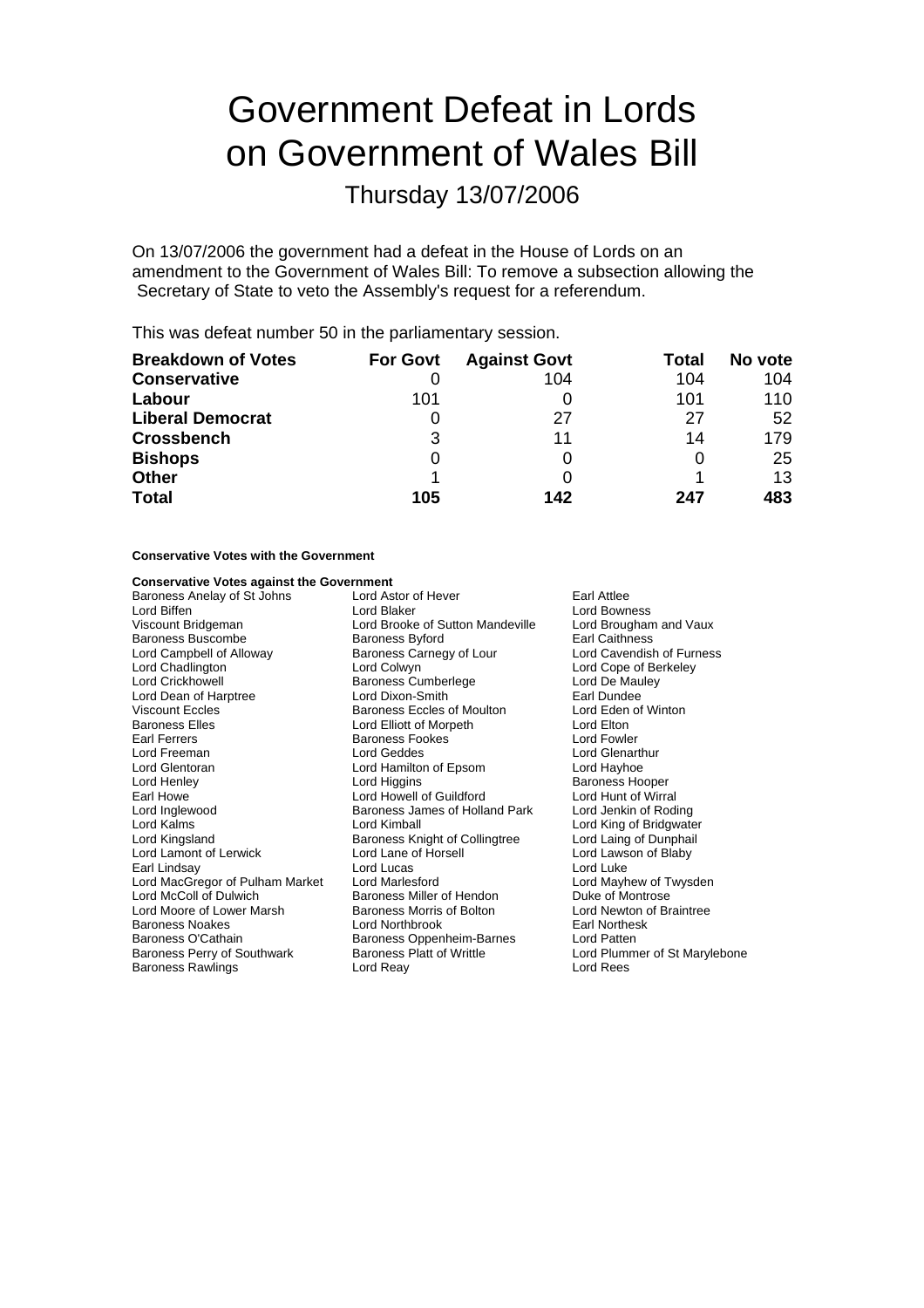Lord Sanderson of Bowden Baroness Seccomb<br>
Lord Selsdon<br>
Baroness Sharples Lord Trefgarne Baroness Trumpington<br>Baroness Verma<br>Baroness Verma Lord Waldegrave of North Hill

Lord Renton Lord Renton of Mount Harry Lord Roberts of Conwy Lord Selsdon **Baroness Sharples** Lord Shaw of Northstead<br>Lord Sheikh **Baroness Shephard of Northwold** Lord Skelmersdale Baroness Shephard of Northwold Lord Skelmer<br>Lord Swinfen Lord Tebbit Lord Soulsby of Swaffham Prior Lord Swinfen **Communist Communist Communist Communist Communist Communist Communist Communist Communist Communist Communist Communist Communist Communist Communist Communist Communist Communi** Lord Waddington<br>
Baroness Wilcox<br>
Baroness Wilcox

# **Labour Votes with the Government**<br>Lord Acton

Lord Bernstein of Craigweil Lord Bhattach<br>
Lord Borrie **Baroness Blackstones**<br>
Lord Brennan Lord Clark of Windermere Lord Clarke of Hampstead<br>
Baroness Crawley **Baroness** David Lord Davies of Oldham Lord Dixon<br>
Lord Evans of Temple Guiting Lord Evans of Parkside Lord Harris of Haringey **Lord Harrison Lord Harrison**<br>
Lord Haskel Chilton Lord Haworth Baroness Hilton of Eggardon Lord Lea of Crondall Lord Lipsey<br>
Lord Macdonald of Tradeston Lord MacKenzie of Culkein Baroness Morgan of Huyton Lord Morris of Aberavon Baroness Pitkeathley<br>
Lord Plant of Highfield Viscount Simon<br>
Lord Strabolgi<br>
Lord Strabolgi<br>
2001 - Baroness S Lord Temple-Morris

Lord Acton **Confluence Communist Confluence Confluence** Lord Adonis<br>
Baroness Amos<br>
Baroness Amos<br>
Baroness Amos Lord Ahmed **Baroness Amos** Baroness Amos<br>
Lord Archer of Sandwell **Back** Lord Bach **Baroness Andrews**<br>
Lord Archer of Sandwell Lord Bach<br>
Lord Bhattacharyya Baroness Blackstone Lord Brennan (1999)<br>Lord Carter of Coles (1999) Lord Christopher Lord Campbell-Savours Lord Carter of Coles Lord Christopher Baroness David **Baroness David State Baroness David State Baroness Crawley Baroness David Corporation**<br> **Baroness Lord David Corporation Corporation**<br>
Lord Dubs Lord Filkin **Lord Filkin Baroness Ford** Europess Ford Lord Foulkes of Cumnock<br>Baroness Gale Baroness Gibson of Market Rasen Baroness Golding Baroness Gale Baroness Gibson of Market Rasen<br>Baroness Gale Baroness Gibson of Market Rasen Baroness Gibson of Strathblane Lord Gordon of Strathblane Lord Gould of Brookwood<br>
Lord Griffiths of Burry Port Lord Grocott Baroness Gould of Potternewton Lord Griffiths of Burry Port Lord Grocott Lord Haworth **Baroness Henig**<br>
Lord Hogg of Cumbernauld **Baroness Hollis of Heigham** Lord Howarth of Newport **Baroness Howells of St Davids** Lord Howie of Troon<br>
Lord Hughes of Woodside Lord Hunt of Kings Heath Lord Janner of Braunstone Lord Hughes of Woodside Lord Hunt of Kings Heath Lord Janner of Braun<br>Lord Lea of Crondall Lord Lipsey Lord Lipsey Caroness Lockwood Baroness Massey of Darwen Lord Maxton **For a matter of the Strutter Baroness McDonagh**<br>
Lord McKenzie of Luton **Baroness McConagh**<br>
Lord Morgan of L Lord Morgan<br>
Lord Morris of Aberavon<br>
Lord Patel of Blackburn Baroness Pitkeathley **Communist Container Communist Container** Baroness Quin<br>Baroness Ramsay of Cartvale **Baroness Lord Randall of St Budeaux** Baroness Rendell of Babergh Baroness Ramsay of Cartvale Lord Randall of St Budeaux Baroness Rendell Cartvall Cord Randall of St Budeaux Baroness Rendell Cord Rosser Lord Robertson of Port Ellen Lord Rooker Lord Rosse<br>
Lord Rowlands Cord Rosse<br>
Lord Rowlands Baroness Royall of Blaisdon Lord Sewel Baroness Royall of Blaisdon<br>
Lord Soley<br>
Baroness Symons of Vernham Dean Baroness Taylor of Bolton Exaroness Symons of Vernham Dean Baroness Taylor Baroness Taylor<br>Baroness Thornton Lord Triesman Lord Truscott **Lord Tunnicliffe** Lord Tunnicliffe **Lord Tunnerg**<br>
Baroness Turner of Camden **Baroness Warwick of Undercliffe** Baroness Whitaker Baroness Turner of Camden Baroness Warwick of Undercliffe<br>
Lord Williams of Elvel<br>
Lord Woolmer of Leeds Lord Woolmer of Leeds

Baroness Farrington of Ribbleton Lord Mackenzie of Framwellgate

#### **Labour Votes against the Government**

#### **Liberal Democrat Votes with the Government**

# **Liberal Democrat Votes against the Government**

Baroness Falkner of Margravine Lord Garden Contention and Coodhart<br>
Baroness Harris of Richmond Lord Jones of Cheltenham Lord Livsey of Talgarth Baroness Harris of Richmond Lord McNally **Communist Communist Communist Communist Communist Communist Communist Communist Communist Communist Communist Communist Communist Communist Communist Communist Communist Communist Communist Communist Communis** Lord Roberts of Llandudno Lord Sandberg Baroness Sharp of Guildford

Lord Addington **Lord Alderdice** Lord Alderdice Lord Burnett<br>
Lord Cotter **Lord Burnett**<br>
Lord Cotter **Lord Burnett** Lord Cotter Lord Dholakia Lord Dykes Lord Smith of Clifton